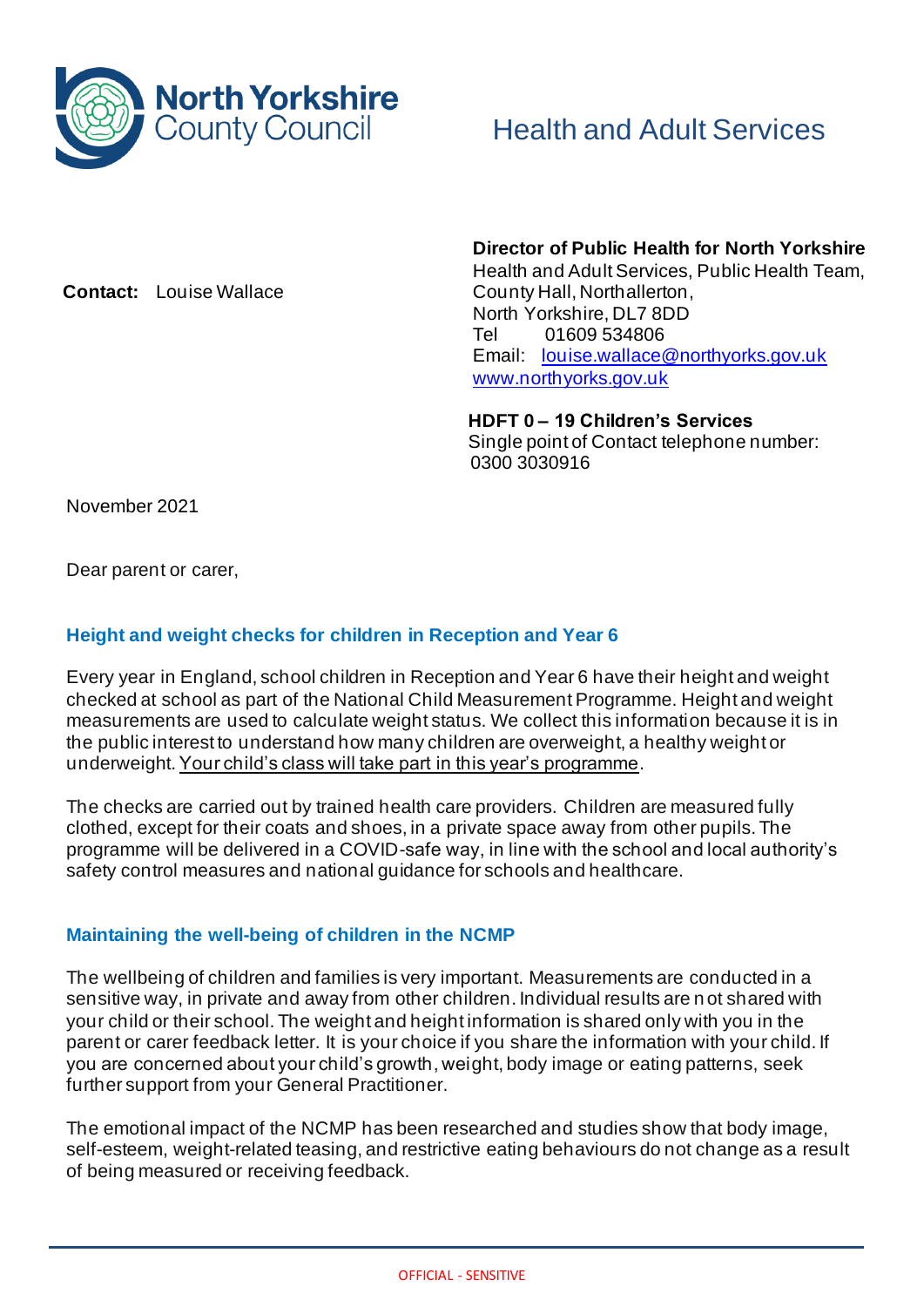## **The information we collect and what it is used for is listed below:**

- your child's date of measurement, sex and date of birth are used to calculate your child's weight category
- your child's name, date of birth and NHS Number are used to link your child's measurements in Reception and Year 6. Other data sets held by NHS Digital and Department of Health and Social Care may also be linked as this would let us add information from health and education records, where lawful to do so, to understand how and why the weight of children is changing, and how this affects children's health and education and how we can improve the care children receive. This includes your child's health data relating to:
	- $\circ$  their birth, hospital care (including time in hospital and out-patient appointments and diagnosis of medical conditions)
	- o mental health
	- o social care
	- o primary care includes all healthcare outside of hospital such as GP and dental appointments,
	- $\circ$  public health including data relating to preventing ill health such as immunisation records
	- $\circ$  records for when and the reason why people pass away
	- o medical conditions such as cancer, diabetes
	- o health, lifestyle, and wellbeing surveys that your child has participated in
- your child's ethnicity and address are used to help understand some of the reasons for the difference and changes in child weight across England
- Your address is required to send you your child's feedback letter. This will include your child's measurements together with information about healthy eating, being active and related activities.
- Your email and telephone number are required as we may contact you by email or telephone to discuss your child's feedback, send you your child's feedback letter by email and/or offer you further support following your child's height and weight measurement.

All the data collected is also used for improving health, care and services through research and planning.

All this information is treated confidentially and held securely. No individual measurements will be given to school staff or other children.

#### **How the data is used**

- The information collected from all schools in the area will be gathered together and held securely by HDFT. We will store your child's information as part of their local child health record on the NHS's child health information database and share it with their GP.
- All the information collected about your child will be sent by us to NHS Digital. NHS Digital is responsible for collecting data and information about health and care so that this can be used to monitor and improve the care provided to people across England.
- The information collected about your child will also be shared by NHS Digital with Public Health England but in a de-personalised form only. This means Public Health England will not be able to identify your child. Public Health England is responsible for working to protect and improve the nation's health.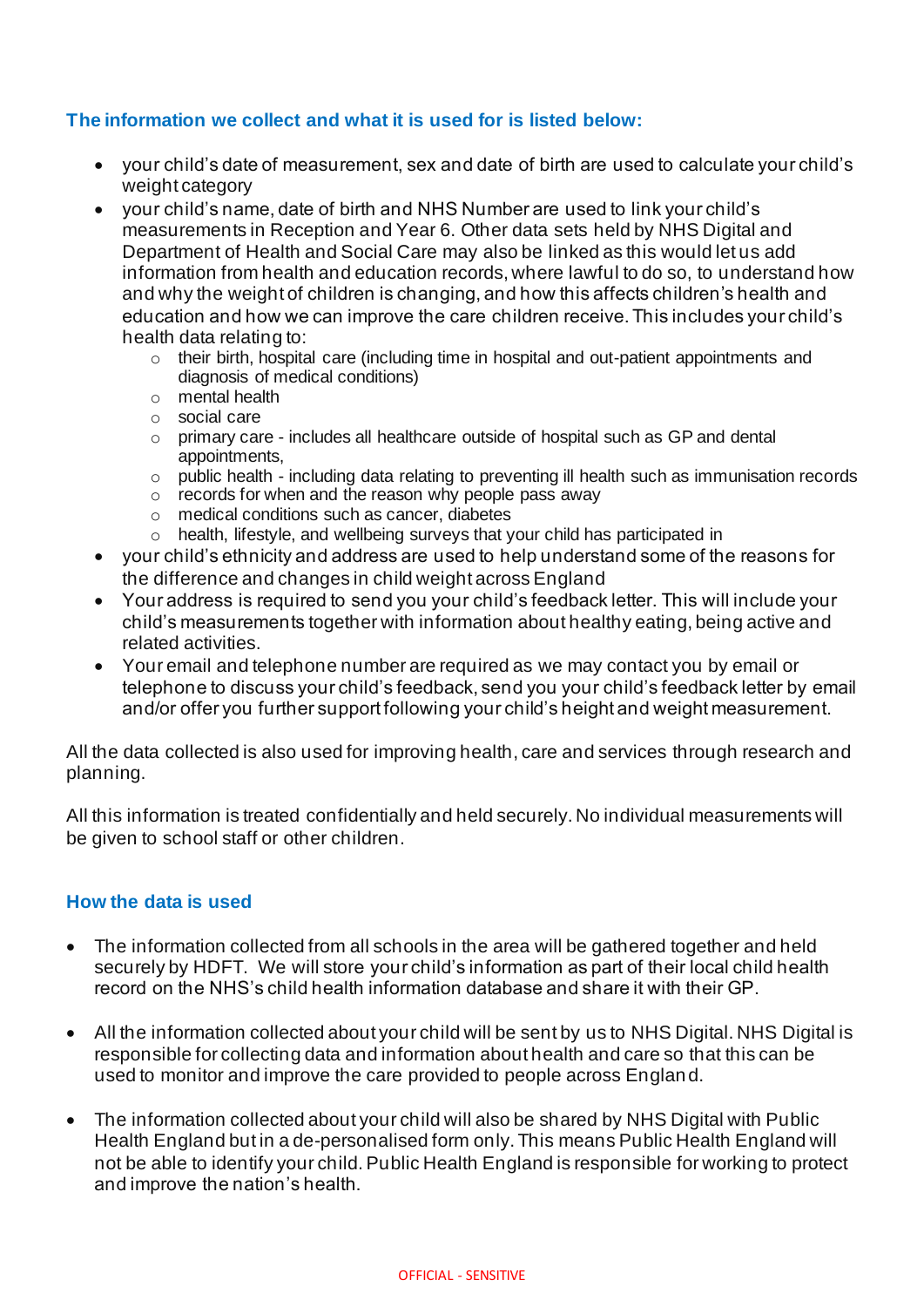- Both NHS Digital and Public Health England will use the information from the National Child Measurement Programme to better understand numbers and trends in child weight and body mass index (BMI). This helps with the planning of services to support healthy lifestyles in your area. No information will ever be published by NHS Digital or Public Health England that identifies your child.
- De-personalised information from the National Child Measurement Programme may also be shared by NHS Digital with other organisations, such as universities. This is to help improve health, care and services through research and planning. This information cannot be used to identify your child, and NHS Digital only ever shares information for research with the approval of an independent group of experts.

## **Withdrawing your child from the National Child Measurement Programme**

If you are happy for your child to be measured, you do not need to do anything.

If you do not want your child's height and weight to be checked, or your child has a medical condition that affects their height or weight, please let us know using the contact details provided below:

### **HDFT 0 – 19 Children's Services Single point of Contact: 0300 3030916** Email: hdft.nyorksdton@nhs.net

Children will not be made to take part on the day if they do not want to.

#### **Further information**

Further information about the National Child Measurement Programme can be found at https://www.nhs.uk/live-well/healthy-weight/national-child-measurement-programme NCMP Pre-measurement letter can be found at

NCMP pre-measurement leaflet: school height and weight measurements Information and fun ideas to help your kids stay healthy can be found at https://www.nhs.uk/change4life

Information about how we (Harrogate and District NHS Foundation Trust 0 - 19 Children's Services) collect and use information can be found at https://www.hdft.nhs.uk/privacynotices/patients-privacy-notice/

Information about how NHS Digital and Public Health England collect and use information can be found at https://digital.nhs.uk/about-nhs-digital/our-work/keeping-patient-data-safe/how-welook-after-your-health-and-care-information and

https://www.gov.uk/government/organisations/public-health-england/about/personalinformation-charter

Information about the organisations NHS Digital has shared information from the National Child Measurement Programme can be found at https://digital.nhs.uk/services/national-childmeasurement-programme

Yours faithfully,

 $ALIGC2$ 

Louise Wallace Director of Public Health